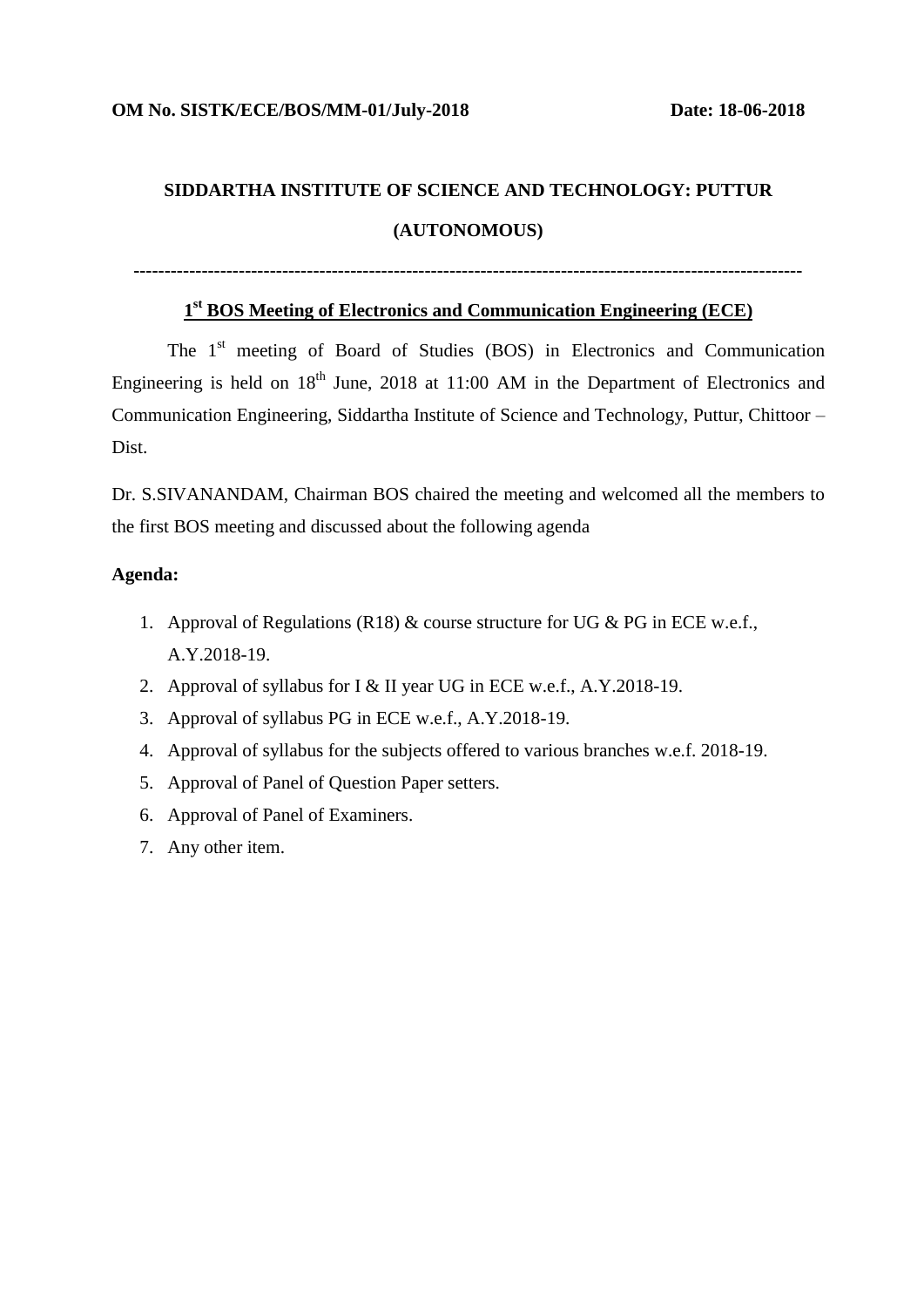After a brief introduction the agenda items listed above were taken up for discussion and the following resolutions were passed.

## **Minutes:**

## **Agenda: 1**

Approval of Regulations & course structure for UG & PG in ECE w.e.f., A.Y.2018-19

## **Resolution: 1**

After detailed discussion the BOS resolved to approve the Regulations & course structure for UG & PG in ECE (given in **Annexure –I**) applicable from the A.Y.2018-19.

## **Agenda: 2**

Approval of syllabus for I & II year UG in ECE w.e.f., A.Y.2018-19

## **Resolution: 2**

After thorough discussion, the syllabus was framed to make the students acquire the required technical knowledge and skills. The BOS resolved to approve the syllabi framed for the I and II year B.Tech (given in **Annexure-II**)

## **Agenda: 3**

Approval of syllabus for PG in ECE w.e.f., A.Y.2018-19

## **Resolution: 3**

After thorough discussion, the syllabus was framed to make the students acquire the required technical knowledge and skills. The BOS resolved to approve the syllabi framed for the PG (given in **Annexure-III**)

## **Agenda: 4**

Approval of syllabus for the subjects offered to various branches w.e.f. 2018-19

## **Resolution: 4**

After thorough discussion, the syllabus was framed to make the students acquire the required technical knowledge and skills. The BOS resolved to approve the syllabi framed for the subjects offered to various branches (given in **Annexure-IV**).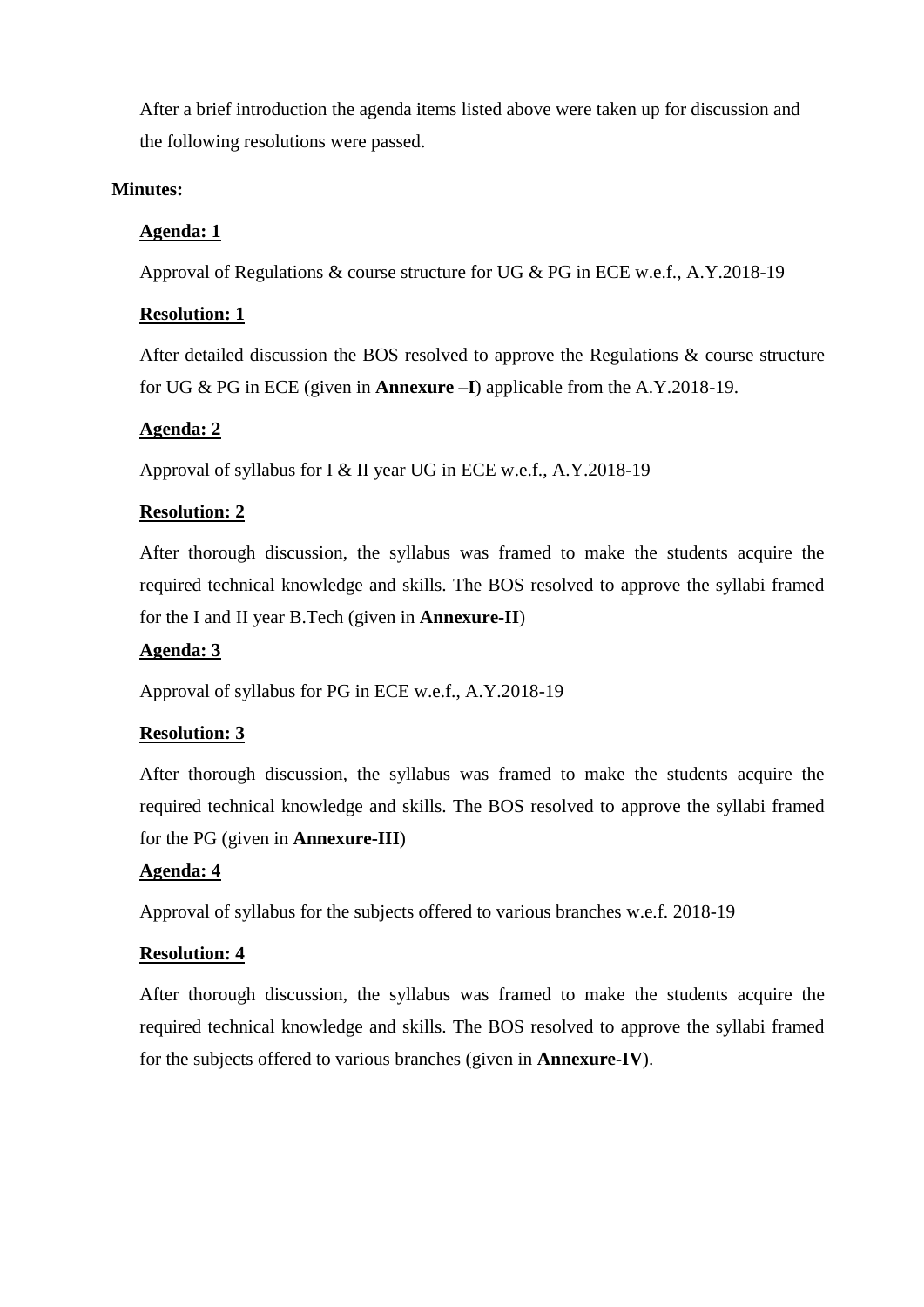## **Agenda: 5**

Approval of Panel of Question Paper setters

## **Resolution: 5**

Approved the panel of question paper setters (given in **Annexure –V**) to be submitted to the college academic council for approval.

## **Agenda: 6**

Approval of Panel of Examiners

## **Resolution: 6**

Approved the panel of examiners prepared for valuation (given in **Annexure –VI**) to be submitted to the college academic council for approval.

## **Any other items**:

- 1. BoS members are suggested to IQAC to prepare the Lesson Plan and Course Information Sheet for Strengthening Teaching method.
- 2. BoS members are suggested to IQAC to prepare the Question Paper Format, Scheme preparation, attainments of CO's and POs and Evaluation Guidelines

The above items were discussed, debated and the necessary approval was accorded by the BOS. The meeting was concluded with vote of thanks proposed by the Chairman-BOS.